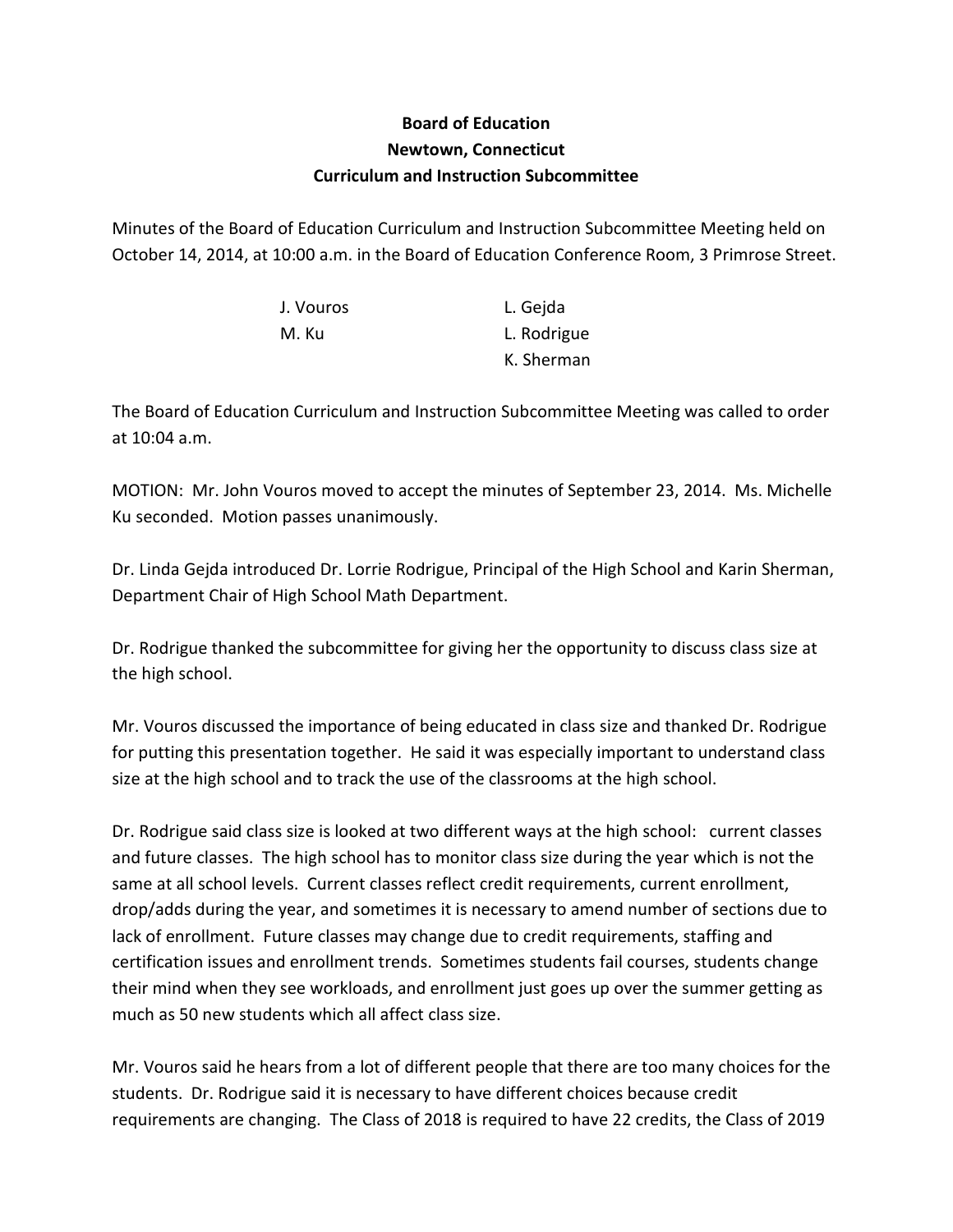is required to have 23 credits, and the Class of 2020 is required to have 25 credits to graduate. Dr. Rodrigue also said children are choosing many different career paths with some continuing on to college, others going to technical schools and some just entering the workforce.

Dr. Rodrigue said the new credit requirements are an exciting opportunity to create something good at the high school. The Class of 2020 will need one more credit in math, one more elective in the math/science area, two more credits in world language, and one more credit in career and life skills. Dr. Rodrigue also said the business/technology classes will be included as an elective. Mr. Vouros talked about how important the career and life skills electives are for children not going on to college. A discussion followed on the importance of educating all of our students.

Dr. Gejda spoke about making decisions about new credit requirements in world languages. Mr. Vouros talked about how not all children take a world language in the middle school and we may need to look at conversational classes in the high school.

Dr. Rodrigue spoke about the complexity of class size. There are many different variables: current enrollment; enrollment by department, level, and course; number of required credits students need to graduate; courses needed in content areas to satisfy graduation requirements; indicators that cause deviation or fluctuation in the number of students enrolled at a given time; courses that meet the needs of diverse niche of students (AP/SPED); future credit and course requirements for all students.

A discussion followed about being competitive and special education classes. Dr. Rodrigue said that sometime classes need to be small. AP classes are specialized and we need to offer these courses in order to be competitive. Our students need these classes in order to get into certain colleges. Dr. Rodrigue also said that special education classes need specialized instruction and those classes need to be small.

Dr. Rodrigue discussed the yearbook class. She said sometimes kids need to make difficult decisions in their schedule. They might do a yearbook club after school instead of taking the class because the class just does not fit into their schedule. Ms. Ku asked if it was cost effective to have yearbook as a club. Dr. Rodrigue said she does not see this class turning into a club as a huge savings.

Dr. Rodrigue said the AP Music Theory Class is important for children to be competitive for college who will be continuing on that pathway. Mr. Vouros said he understands we cannot pull the rug out from children who have started on a program path as freshman. We need to plan for the future and be sure the supports are there for the children.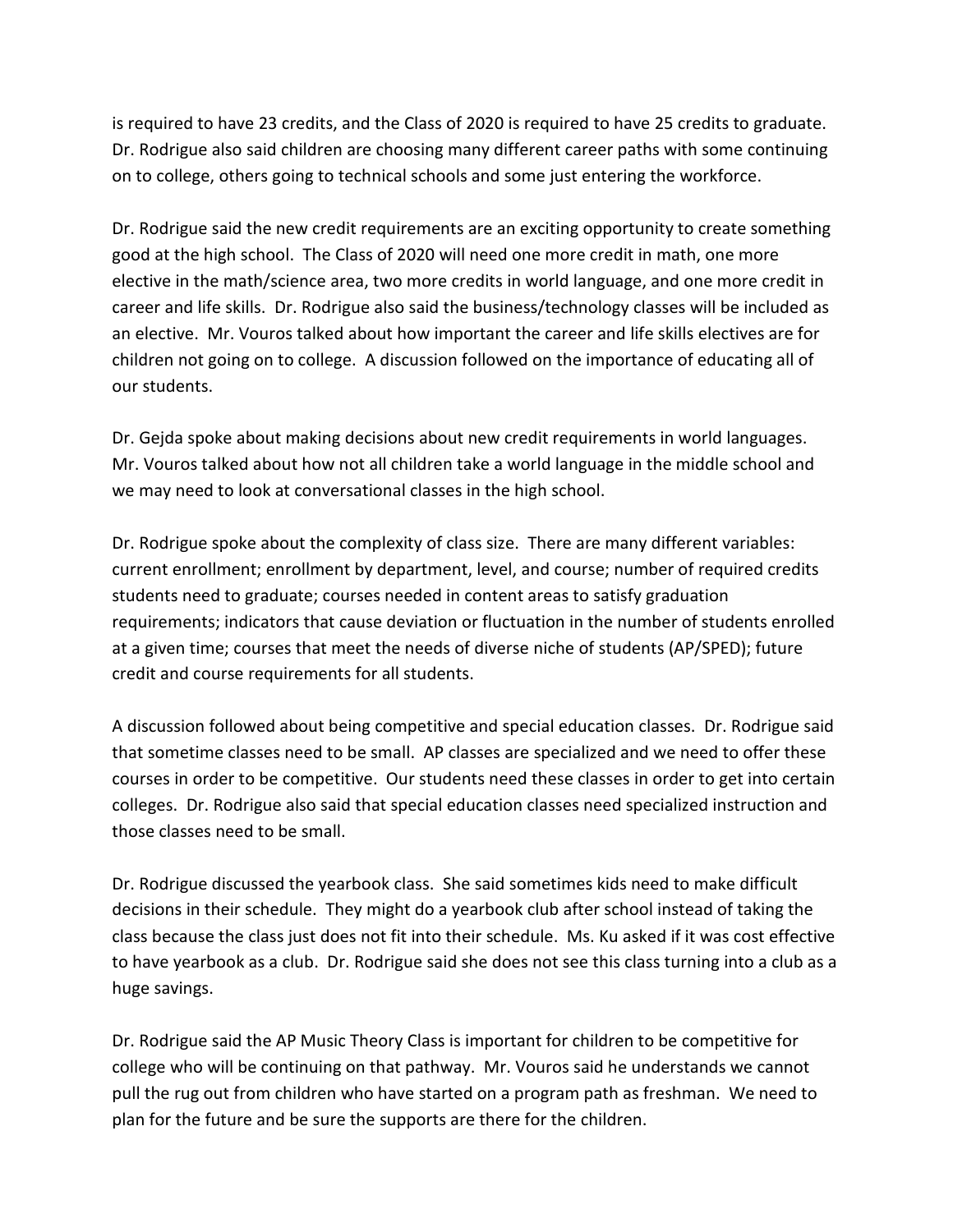Ms. Sherman discussed how summer school can change class sizes. She said some students choose not to take summer school. This impacts class size for the following school year because those students did not plan on repeating classes and fall behind.

Dr. Gejda asked if we can offer some courses online. Dr. Rodrigue said virtual classes will hit one niche of children. Many children do not have that kind of persistence and stamina these classes require. Sometime AP students may want to take an online course because they do not have the time in their schedule. Dr. Gejda said we would definitely need staff to coordinate the program and make sure the students are keeping up with the work. She said in the past a small stipend was given to the teacher. Dr. Rodrigue said we should consider this program or we would be behind the times.

Dr. Rodrigue discussed how the high school has multi-level classes where there are college prep students and regular students in one class.

Ms. Ku discussed her research on class size with the group. She said she has found Newtown to be consistent with the other schools in the area.

Ms. Sherman discussed the high school Algebra 1, Algebra 2, and Geometry curriculum. She said the Math Department started to put assessments on a Google document two years ago. Putting the assessments on a Google document is very beneficial because teachers can note what is working and different strategies to use. Ms. Sherman said some activities from the State are appropriate and some are not and need to be more rigorous.

Ms. Sherman stated that Algebra 1 at the high school is the same for eighth graders at the middle school. The eighth graders will have to "test in" to take Algebra 1 at the middle school.

Mr. Vouros asked about the Math Department's staffing. Ms. Sherman said the Math Department has had a lot of turnover. She said she has worked hard placing veteran teachers as mentors with new staff. Ms. Sherman said she stops by all the new teacher's classrooms weekly to check-in and offer advice on how to teach the class.

Ms. Sherman discussed the math courses that are available at the high school. She said Intermediate Algebra will get credit at Naugatuck Valley Community College. She also said she is thinking of adding more half-year courses to help students get more involved in mathematics. Ms. Sherman said she wants students to be good problem solvers and give students confidence and problem solving skills. With these skills, students will be more career and life ready.